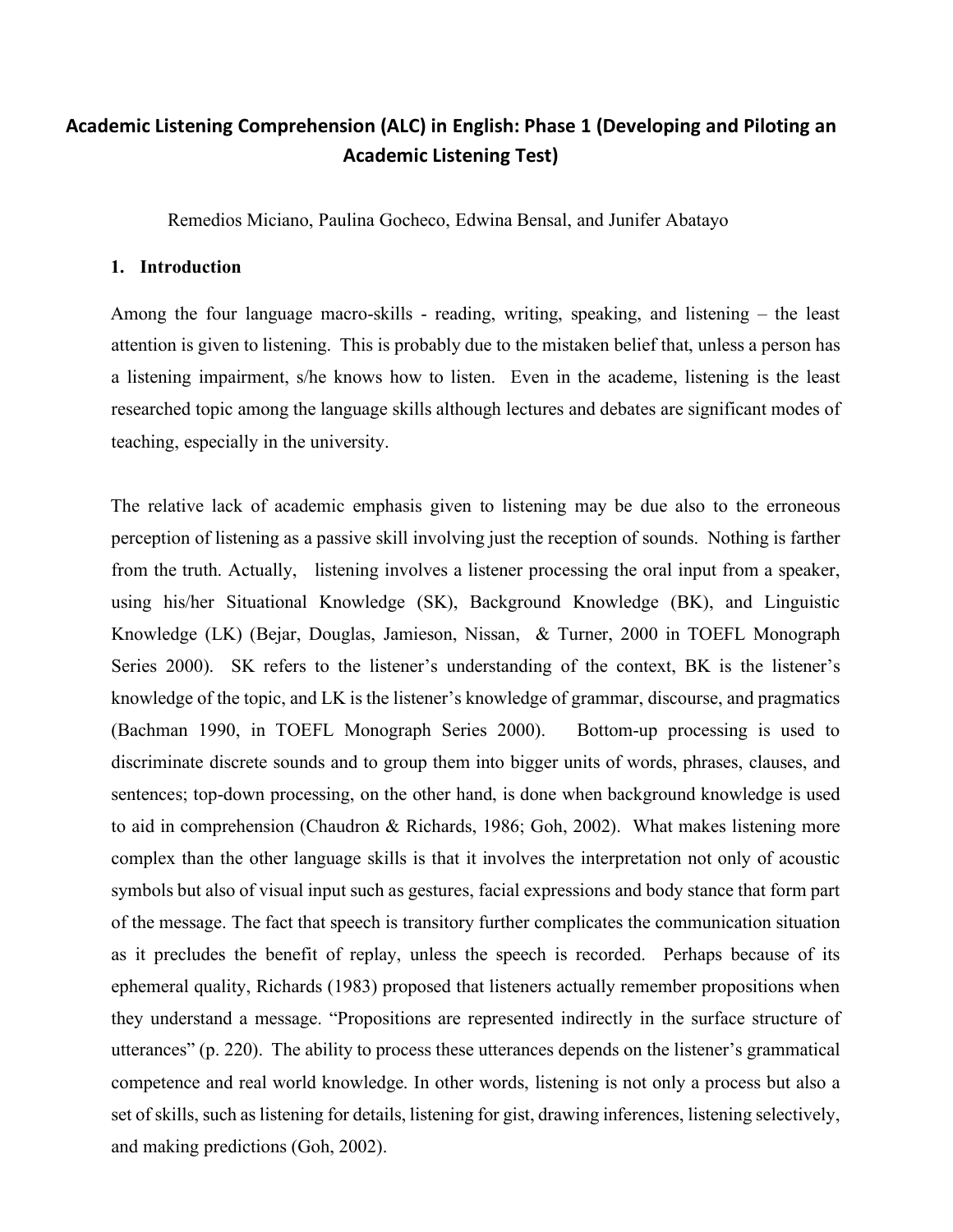#### *The Study*

Goh (2002) identifies three types of text features that may influence listening: acoustic features (phonological modifications and speech rate); discourse features (organization of information, topic, vocabulary, sentence length, register, etc); and text type (broadcasts, lectures, conversations). This initial study on academic listening focuses on lectures which are a permanent fixture of academe.

*The nature of academic listening.* Academic listening is very different from social listening which allows room for interaction and meaning clarification. Typically "monologic" (Eslami & Eslami-Rasekh, 2007), lectures vary in length but are basically long stretches of speech (Chaudron & Richards, 1986; Flowerdew & Tauroza, 1995, in Smit, 2006). This being the case, two basic skills are required of listeners: the ability to concentrate and focus on oral input for an extended period, and to take down notes. Note-taking is often difficult as listeners frequently have to simultaneously process information coming from several sources: the lecture itself, the OHP slide, the handout, and the lecturer's scribbles on the blackboard (Jordan, 1997, in Smit, 2006), and maybe even visual aids like maps and graphs posted on the board. For this reason, academic listening even in L1 could be a daunting task, often resulting in incomplete or inaccurate comprehension. By logical extension, listening in a second language (L2) or a foreign language (FL) is expected to be doubly difficult and complicated.

Information is the primary content of academic lectures and this information is (or should be) so arranged as to be easily understood and recalled. In this sense, although primarily oral, "lectures share properties with written texts …, as they are planned and employ primarily an informational type of language" (Smit, 2006, p. 23). " … the structuring and organization of information within a lecture has been assumed to be an essential aspect of its comprehensibility" (Chaudron & Richards, 1986, p. 114), making the signals that mark this structure of paramount consideration. "In order to process successfully and to achieve a coherent interpretation of speech, especially in a monologue, the listener needs to grasp the 'network of concepts and semantic relations underlying the surface text" (Beaugrande & Dressler, 1981, in Thompson, 1994; in Smit, 2006, p.15). Previous knowledge or content schema will definitely aid the listener in accomplishing this, but knowledge of the discourse organization of lectures should have a facilitative effect because it "helps top-down processing by initiating expectations and predictions about the lecture. These expectations are then confirmed and supported by the speaker's use of discourse signals of the relationship between successive episodes and moves within the lecture" (Chaudron & Richards, 1986, p. 116).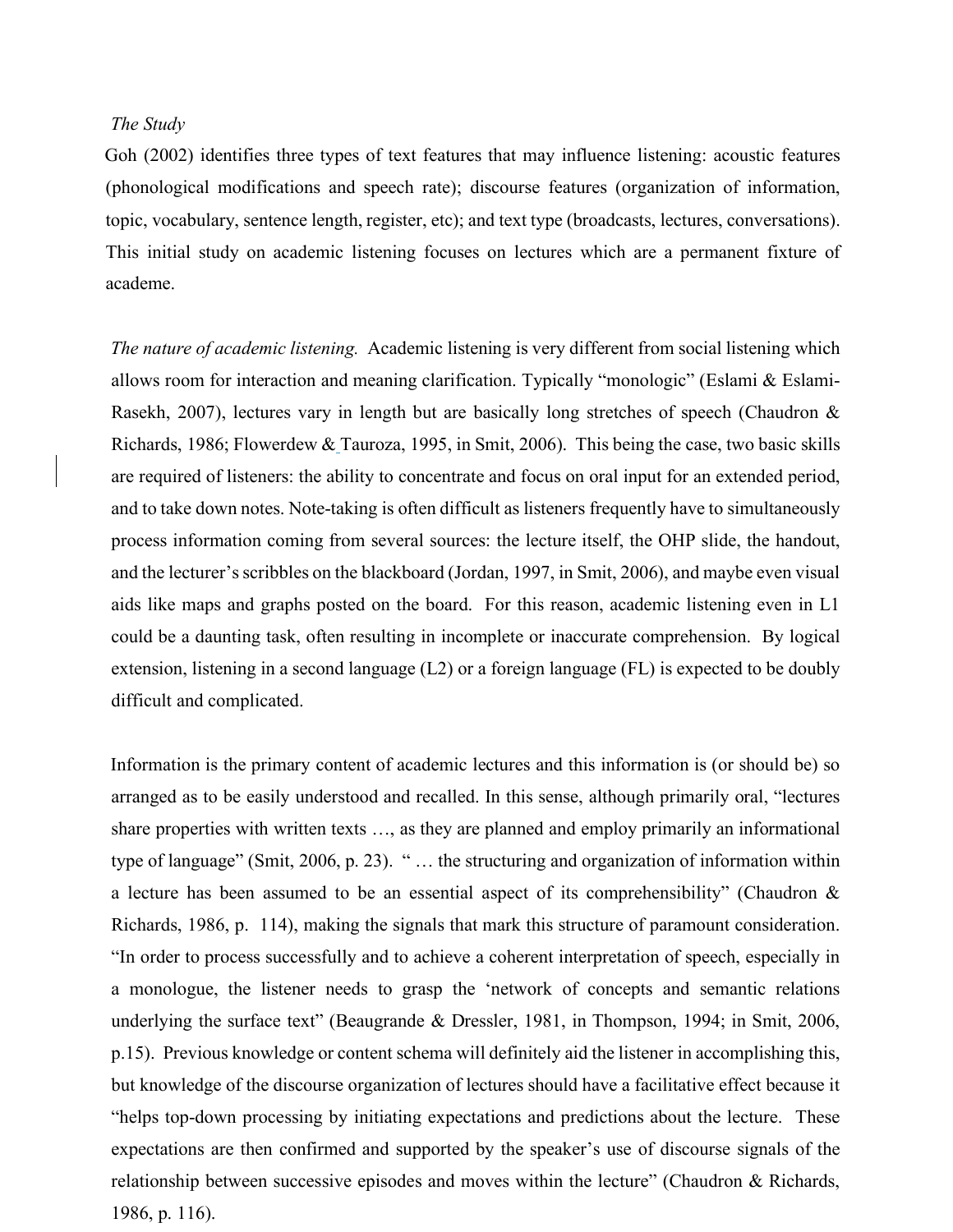*Discourse Markers.* Discourse markers (DMs) are defined by Shiffrin (1988, in Smit, 2006,) as "elements which bracket units of talk" (p.40). More clearly, Hansen (1994:143 in Smit 2006:16) defines them as "organizational signal[s] that appear … at the beginning and/or end of a unit of talk and [are] used by the speaker to indicate how what is being said is related to what has already been said." Thus, DMs "signal the information structure of discourse by emphasizing directions and relations within discourse" (Eslami & Eslami-Rasekh, 2007). It is expected, therefore, that transitional devices and conjunctions should help listeners follow turns in a lecture and help them understand the relationship of ideas between sentences and between segments of talk.

In the study of Eslami and Eslami-Rakesh (2007), 72 EAP students at Najafabad Azad University were exposed to two versions of a lecture, one with discourse markers and the other without. Results show the facilitative effects of discourse markers in listening comprehension. Likewise, Smit's (2006) study showed that awareness of discourse markers had a positive impact on academic lecture comprehension. The experimental group that underwent a training program on the recognition of discourse markers performed significantly better than the control group. In a related study, Chaudron and Richards (1986) differentiated DMs into macro-markers, or markers of rhetorical moves, and micro-markers which are lower-level signals of topics and topic relationships. Their study showed that macro-markers led to better recall of the lecture.

The facilitative effect of discourse markers may not only benefit L2 listeners but even L1 listeners. Allison and Tauroza (1996) examined the way that discourse structure relates to comprehension of the main points of a lecture using L1 participants. Just like their L2 counterparts, L1 listeners found difficulty in following a lecture that deviated from the typical problem-solution structure. If discourse markers had been used, most likely L1 listeners would have understood the lecture better. Even in studies not focused on discourse markers, there is a perception that they are important in listening to lectures. For example, in Harper's (1985) research which studied the relationship of micro- and macro-skills in academic listening comprehension, the Test of Academic Listening Comprehension (TALC) developed for foreign-student participants included these measures of four micro-skills: (1) inferring the meaning of unfamiliar vocabulary from context; (2) recognizing the function of referential devices; (3) recognizing the functions of conjunctive devices; and (4) recognizing the function of transition devices. In another study, Rolfe (1977) developed a listening comprehension test in English for incoming students at Khon Kaen University, Thailand using multiple-choice items that tested the listener's "knowledge of structural points, comprehension of factual content, and ability to make inferences." (p. 8). "Structural points" pertain to lecture organization which may be indicated by discourse markers.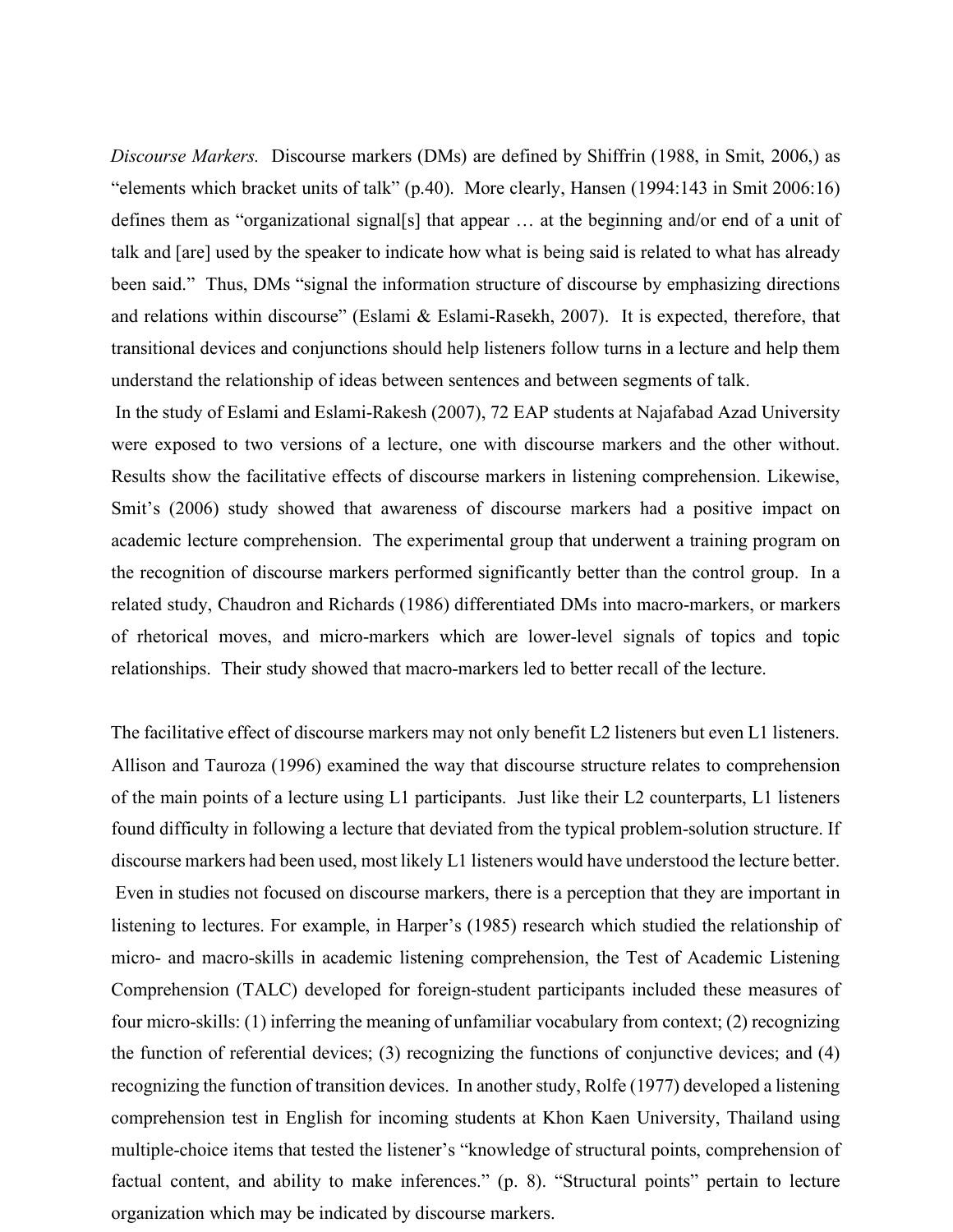As has been mentioned earlier, very little study on academic listening comprehension (ALC) has been done in the country. With the University's goal of internationalization in the near future, there is an urgent need to launch ALC research in English in the University. Because of the critical significance of academic lectures in a university, this initial study explored the impact of discourse markers in ALC in English. With regard to this secondary concern, the question that must be answered then is: Do discourse markers have an effect on lecture comprehension? Results of this and subsequent studies will help the Department of English and Applied Linguistics (DEAL) design an academic listening program to help ESL/EFL learners cope with academic lectures.

# **2. Method**

The ALC team prepared lectures in four academic fields: the social sciences, mathematics, the natural sciences, and the humanities. The research team selected the following topics: force (for the natural sciences), sampling (for mathematics), gender (for social science), and image (for the humanities). The lectures were based on several references on the topic. Two versions of a lecture were prepared -- one with discourse markers and conjunctions and transitional devices (Lecture 1), and one without (Lecture 2) -- for a total of eight lectures. Lecture 1 was first prepared and then the discourse markers were deleted to prepare Lecture 2. In deleting these markers, the team made sure that clarity was not sacrificed. Hence, the same information was covered in both lecture versions, the only point of difference being the discourse markers in Lecture 1. Lecture 1 was between 700-800 words and Lecture 2 was between 600-700 words.

All lectures passed through several revisions for clarity, appropriateness of discourse markers, and appropriate length in order to pass the initial evaluation by the other members of the team.

Although there were two lecture versions, the same test was taken by listeners of both lectures. The test focused on the linguistic dimension of the listening process, which are: Getting the meaning of unfamiliar words from context

- 2) Identifying the referents of referential devices
- 3) Recognizing the function of conjunctions
- 4) Recognizing the function of transition devices
- 5) Recognizing discourse topic markers (Harper, 1983 ; Eslami & Eslami-Rasekh, 2007)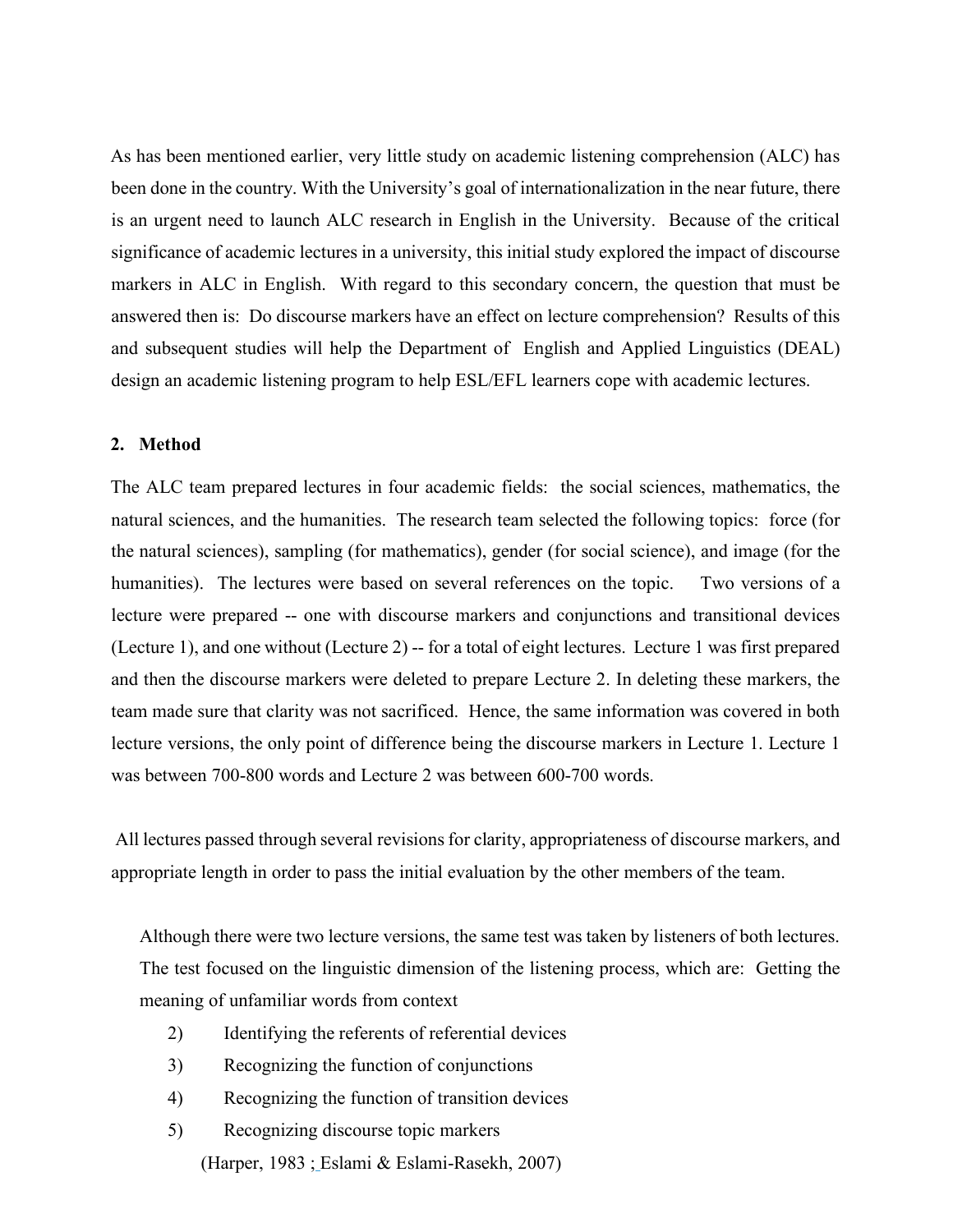As measure of comprehension, these macro-skills identified by Harper (1985) were tested: identifying the thesis and important details, inferring from the given information presented. Thus the academic listening test consists of seven sections of five multiple-choice questions each, for a total of 35 items. Test A is on low-frequency vocabulary used in the lecture; Section B tests referents; Test C is on conjunctions; Test D on transitional devices; Test E is on discourse markers; Test F is about the lecture's main ideas and supporting details; Test G is on inferences and applications of the ideas in the lecture. Tests C, D, and E together were used as the measure of knowledge of discourse markers; Test F and G were used as indicators of lecture comprehension. As in the lectures, the tests were initially evaluated by the team for clarity and conciseness.

For the English proficiency test, a grammar online test was used

(http:www.english.language.webpark.pl/test/htm). The test consists of 35 items on grammar, classified as Basic, Advanced, and Intermediate levels, and 15 items on reading.

The Respondent Profile Sheet that each participant answered after the test asked for the following information: degree program, previous knowledge of the lecture topic, perception of the lecture difficulty, lecture flow, and test difficulty (Easy, Moderate, Difficult). Data from the Respondent Profile were used to explain the results of the statistical test.

#### *Participants*

Two hundred and six (206) undergraduate and graduate students, both local and international, participated in the study. These participants were randomly assigned to one of two groups – one group listened to Lecture 1 (with discourse markers) and the other to Lecture 2 (no discourse markers). The undergraduate students were mostly freshmen and sophomores; the graduate students were mostly in the first year of graduate studies.

# *Procedure*

1. Preparation of the lectures. The syllabi of several GE and basic courses were studied and some references were borrowed/downloaded to survey possible lecture topics.

2. Preparation of the test*.* The research team decided to make it a multiple choice oral test. 3. Content validation of the lectures and tests. After the initial review by the content experts, the lectures and tests were revised based on the experts' comments and recommendations, after which they were again evaluated.

4. Language validation of the lectures and tests. After the content experts approved the lectures and tests, the materials were given to a language expert at the DEAL (a retired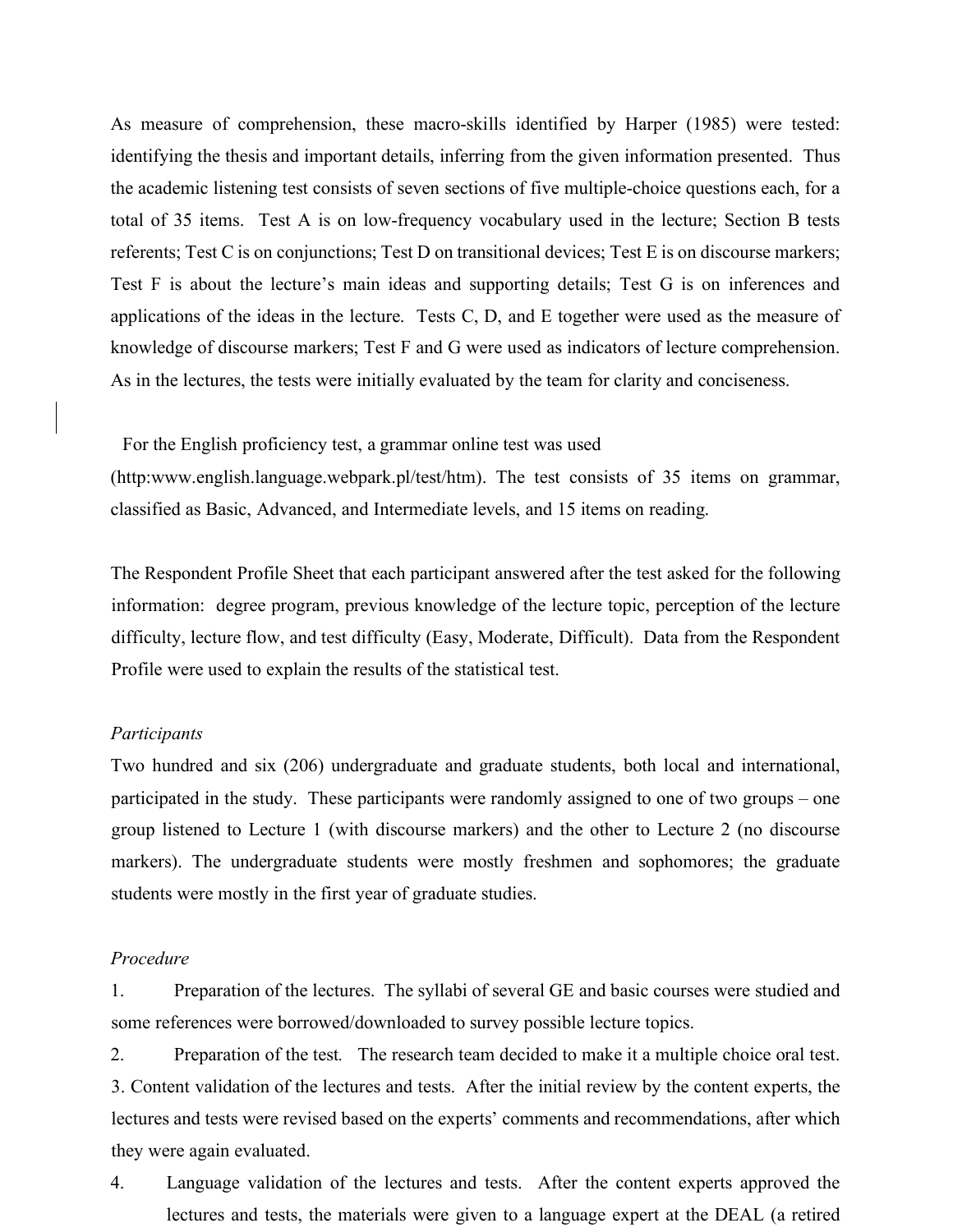professor of linguistics) to examine the materials' clarity, coherence and grammatical correctness.

5. Taping of the listening test. The lecture was read once but test items were read twice. The lectures and tests were saved in CD format.

6. Administration of the listening test. Prior to the listening test, the project's student assistant (an undergraduate computer science major) was made to take the test as dry-run. According to him, the test was manageable. The lecture and the listening test and the grammar test took under an hour for Filipinos and a little over one hour for most foreigners.

After a short orientation, the test kits were distributed and then the CDs (lecture and test) were played. The participants were given one minute to recall the options and answer the question. After the test, the participants accomplished the Respondent Profile Sheet.

The grammar and listening tests were administered over a period of three weeks.

7. Correction of the tests and data analysis. The grammar and ALC tests were corrected by the student assistant. Responses gathered through the Respondent Profile Sheet were likewise counted. A summary of the results was prepared in Excel format and the project's statistician analyzed the data. To analyze the data, an independent t-test was used since there were different participants in the two conditions.

## **3. Results and Discussion**

The first part of this section presents the individual results of the four lecture tests. An overall discussion of the results and implications of the study follows.

As mentioned earlier, there were two treatment groups: group 1 listened to the lecture with DM or discourse markers while group 2 listened to the lecture without discourse markers. Both groups, however, took the same test.

## **A. FORCE Listening Test**:

#### 1. Undergraduate:

The independent *t*-test comparing the mean CDE scores of the two groups shows no significant difference. This means that discourse markers most likely did not have any significant impact on lecture comprehension. The correlation between DM x F and DM x G, the correlations for both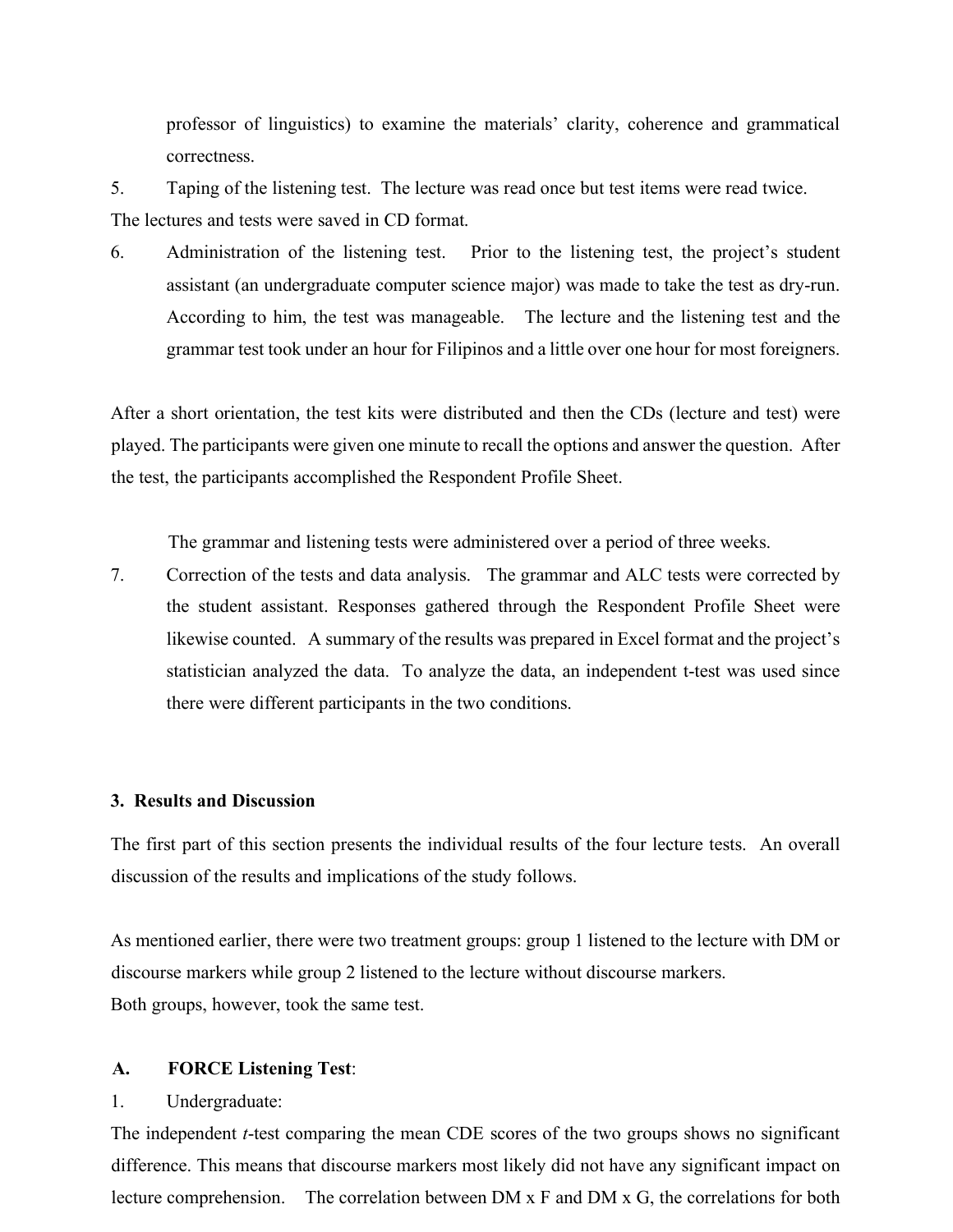groups are equally positive and negative. This might suggest that the presence or absence of discourse markers may not have had any strong effect on lecture comprehension. Probably the participants relied on other listening skills such as predicting, guessing the word meaning, schema activation. Neither did the test takers rely on language proficiency because FG x Gram correlations are both positive and negative.

A second independent *t*-test, this time comparing mean F scores of groups with and without discourse markers, shows significant difference between Force 1 and Force 2. This means that the two groups' comprehension of the lecture's main ideas and details was significantly different, suggesting that understanding this item was facilitated by discourse markers. Correlation scores indicate, however, positive but weak correlation. Weak correlation in both groups indicates a weak association between their CDE test scores of comprehension and grammar scores.

Though that might have been the case, the results of the exit survey indicate that the few participants who found the lecture difficult and difficult to follow and the test itself difficult, all belonged to the Force 2 group (no discourse markers). This might suggest that the absence of discourse markers might have affected the perception of lecture and test difficulty.

It should be noted that no one in Force 1 found the lecture, lecture flow, and test, difficult. One possible explanation for this is the fact that there were more students in Force 1 group who had previous knowledge of the topic. Content schema might have been a more crucial factor in lecture comprehension than discourse markers. Having content schema, one can predict that the students would find the listening comprehension test easy or moderately easy.

# 2. Graduate:

The results of the t-test comparing mean CDE scores of groups with and without discourse markers show no significant difference. This suggests that discourse markers had no significant effect on lecture comprehension. Similarly, the results of the t-test of mean F scores of groups with and without discourse markers show no significant difference. The graduate participants probably relied on DM as well on their language proficiency – correlation between FG (measure of lecture comprehension) and Gram (grammar) is positive and very strong. This means that Force 2 participants' test scores are strongly related to their comprehension and grammar scores.

Over 69% of Force 1 group had previous knowledge of the topic. Although discourse markers were not critical to lecture comprehension, it is noteworthy that more participants in Force 2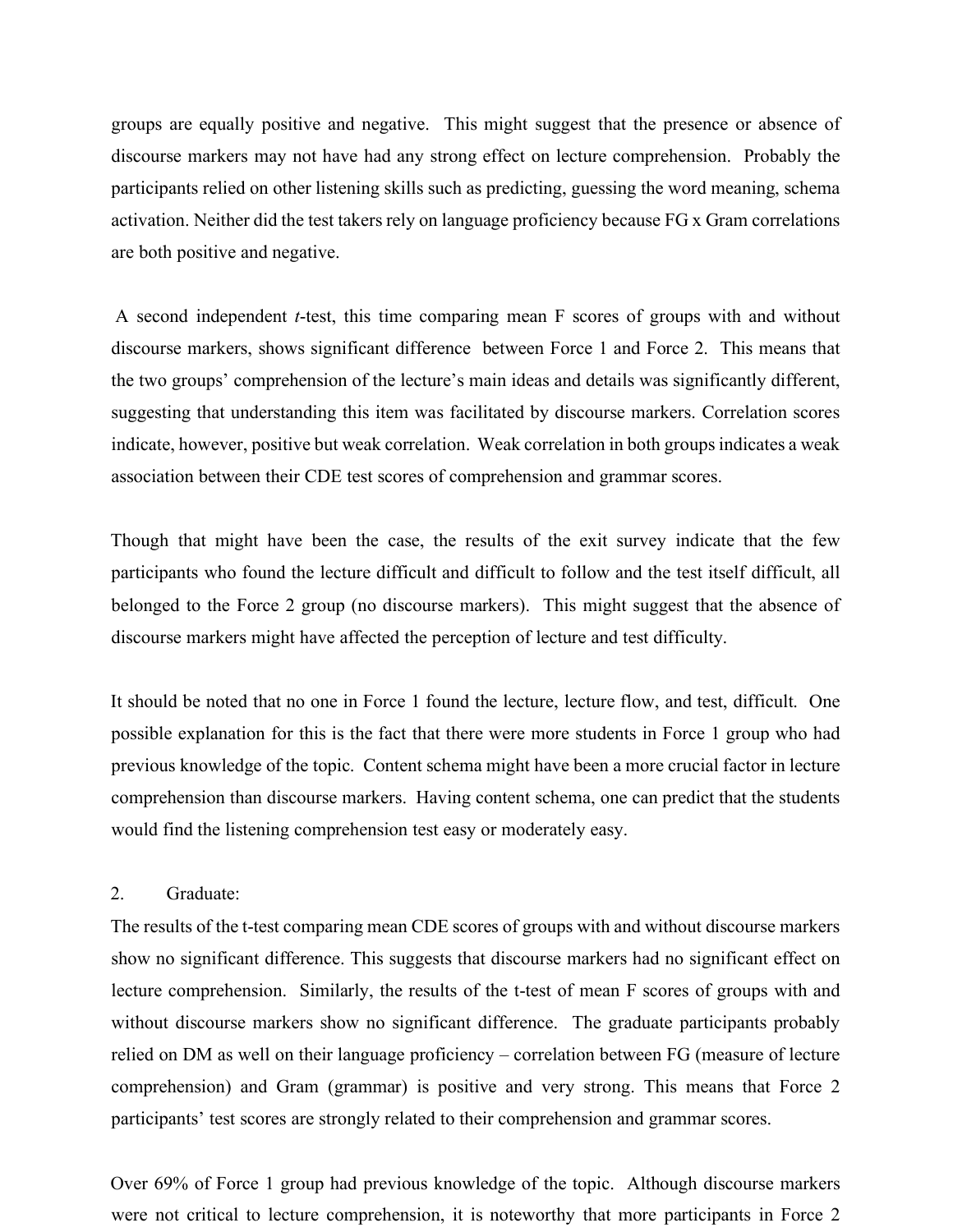(without DM) found the lecture difficult (30.8% vs. only 15.4% in Force 1), difficult to follow (15.4% vs. 7.7% in Force 1), and the test difficult (38.5% vs. only 15.4% in Force 1). Overall, content schema could have been the strong factor explaining the results of the statistical tests. Likewise, the small sample size could have contributed to the results.

#### **B. SAMPLING Listening Test**

1. Undergraduate:

The results of the independent *t*-test comparing the mean CDE scores of groups with and without DM show a significant difference in their performance. This means that DM had a significant effect on lecture comprehension. However, the results of the independent t-test comparing F mean scores of groups with and without DM show no significant difference. This might be interpreted to mean that comprehension of the main ideas and details of the lecture might not have been facilitated by discourse markers. A possible explanation based on the correlation analysis is that the groups might have relied also on language proficiency to understand the lecture content. The table shows positive, moderately weak and positive moderately strong correlation between FG and G (grammar score).

Although the majority (almost 54%) of the participants in Sampling 1 did not have the content schema, none found the lecture/test difficult, suggesting the probable help accorded by discourse markers in understanding the lecture. In Sampling 2, however, the majority or 54% had previous knowledge of the topic. Thus, content schema could have aided them in the absence of discourse markers in the lecture. In fact, the majority or 92.3% of Sampling 2 group found the lecture easy to follow, and 100% found the test easy.

# 2. Graduate:

The results of the independent *t*-test comparing the mean CDE scores show no significant difference between groups. Likewise, the results of the independent t-test comparing the mean F scores of the two groups show no significant difference.

Language may have been a contributory factor in lecture comprehension because correlations between FG and Gram are positive, moderately weak.

Content schema may have facilitated comprehension because half of the Sampling 2 participants had previous knowledge of the topic. Despite this, a few in Sampling 2 group found the lecture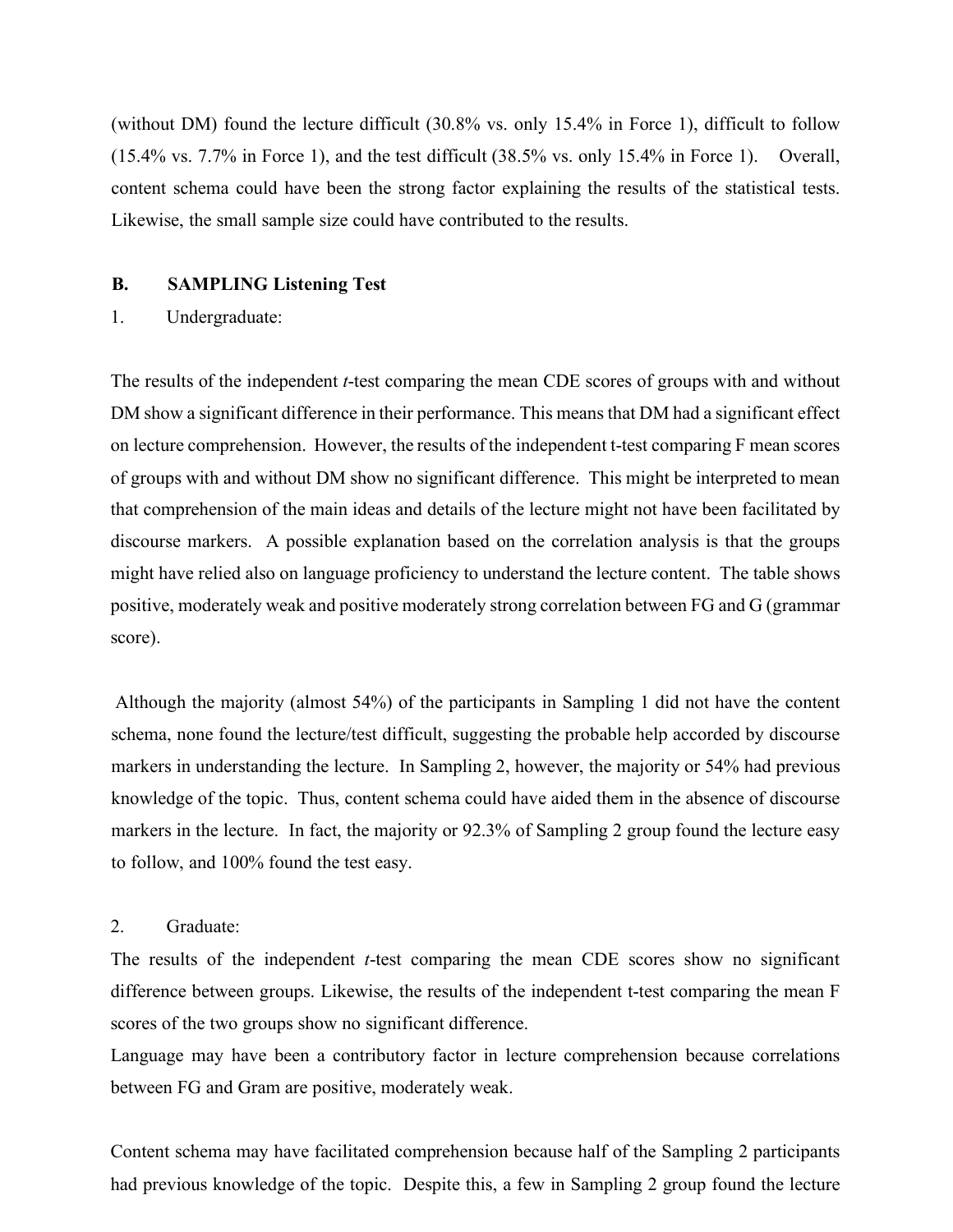difficult to understand and the test difficult (2 or 16.7%) On the other hand, although the majority (53.8%) of Sampling 1 group did not have content schema, none of them found the lecture or the test difficult. This suggests that discourse markers may have made the listening task relatively easy.

#### **C. GENDER Listening Test**

#### 1. Undergraduate (UG):

The results of the *t*-test show that there is no significant difference between the two groups of UG Gender 1 and UG Gender 2. This means that discourse markers did not have an effect on lecture comprehension. The correlation between the variables in UG Gender 1 (with DM) is consistently positive. Looking at the results of the exit survey taken by the test takers, one can surmise that discourse markers might have helped the students a bit considering that the majority (61.5%) of UG Gender 1 group had no previous knowledge of the topic. The fact that more of them found the test difficult (23.1% vs. 7.7% in UG Gender 2 group) may suggest the critical role of schema in lecture comprehension. On the other hand, UG Gender 2 (without DM) exhibited a positive, moderately strong correlation between the other variables DM and F and G. In the absence of discourse markers, the participants probably had to rely on their previous knowledge of the topic, which the majority or 53.8% had. Despite the absence of discourse markers, none of the UG Gender 2 participants found the lecture difficult or difficult to follow. Again this might suggest that schema could have played a more critical role in lecture comprehension than DM.

# 2. Graduate:

As in the UG Gender test, the results of the *t*-test show no significant difference between Gender 1 and 2 results. The two groups manifest mostly positive but mixed correlations between DM, FG, and Gram, indicating that the presence or absence of discourse markers had no impact on lecture comprehension.

Overall, the results of the *t*-test seem to indicate the lack of relationship between discourse markers and lecture comprehension. This result may have been caused by the small number of participants. Thus, an extension or replication of the study with a bigger population may show a more substantial relationship between discourse markers and academic listening comprehension. In addition, other variables such as content and delivery and comparability of levels of difficulty of texts may be explored in a future study.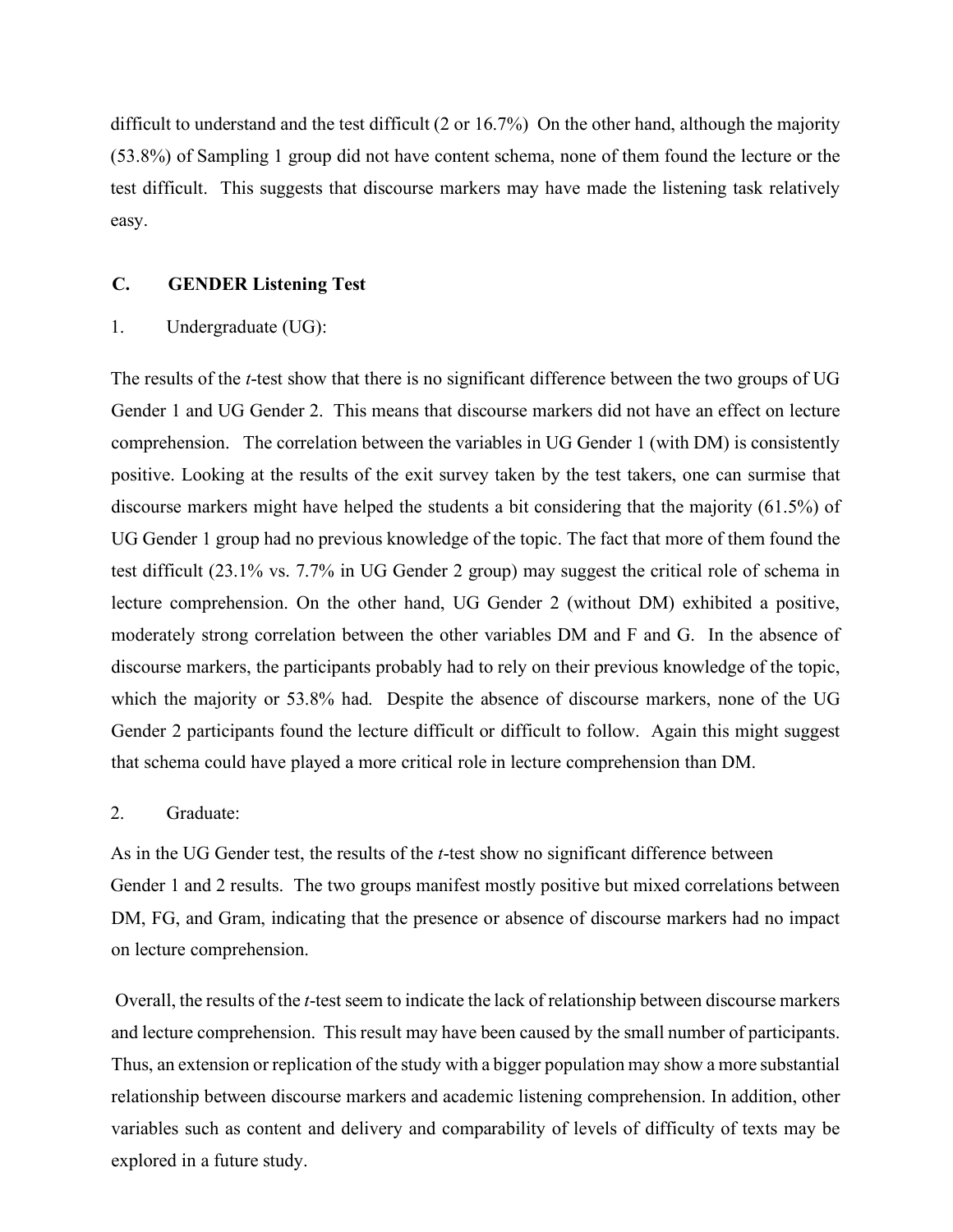## **D. Image Listening Test**

#### 1. Undergraduate (UG)

The results of the independent *t*-test for the UG group exposed to Image 1(with DM) and Image 2 (without DM) show no significant difference between discourse markers and lecture comprehension.

Tests CDE (on discourse markers) scores correlated with the results of the tests on lecture comprehension (Tests F for main idea and details and Test G for inferences and applications), and lecture comprehension correlated with language proficiency measure (Grammar).

The correlations, on the whole, are predominantly positive but weak. This means that knowledge of discourse markers seems to have had weak relationship with lecture comprehension. This is supported by the fact that the majority of the participants (69% in both Image 1 and 2) found the lecture flow 'moderate', contrary to expectation that without DM, the structure of an informational lecture would be harder to follow. Neither did English language proficiency seem to be a fallback skill for the participants since correlation with lecture comprehension is positive, moderately weak. Probably, the undergraduate participants relied equally on their previous knowledge of the topic (62% of participants in Treatments 1 and 2) and on their L1 listening comprehension ability, in order to comprehend the lecture.

# 2. Graduate:

Based on the independent *t*-test, there is no significant difference between the performance of the group that listened to Image 1 and that of the group that listened to Image 2. This means that linguistic and discourse markers did not seem to have had any effect on lecture comprehension.

The correlations between Tests CDE and lecture comprehension (Tests F and G) are moderately strong. This means that knowledge of discourse markers might have helped a little in lecture comprehension but their English language proficiency might not have helped much in lecture comprehension.

This interpretation is supported by the results of the exit survey. The majority (77%) of the participants exposed to Image 2 found the lecture flow moderately easy/difficult to follow; nobody found it difficult to follow. What is strange is that 23% of those exposed to Image 1 found it difficult to follow despite the discourse markers, although the majority (46%) still found the lecture flow moderately easy/difficult to follow. What this suggests is that the participants probably did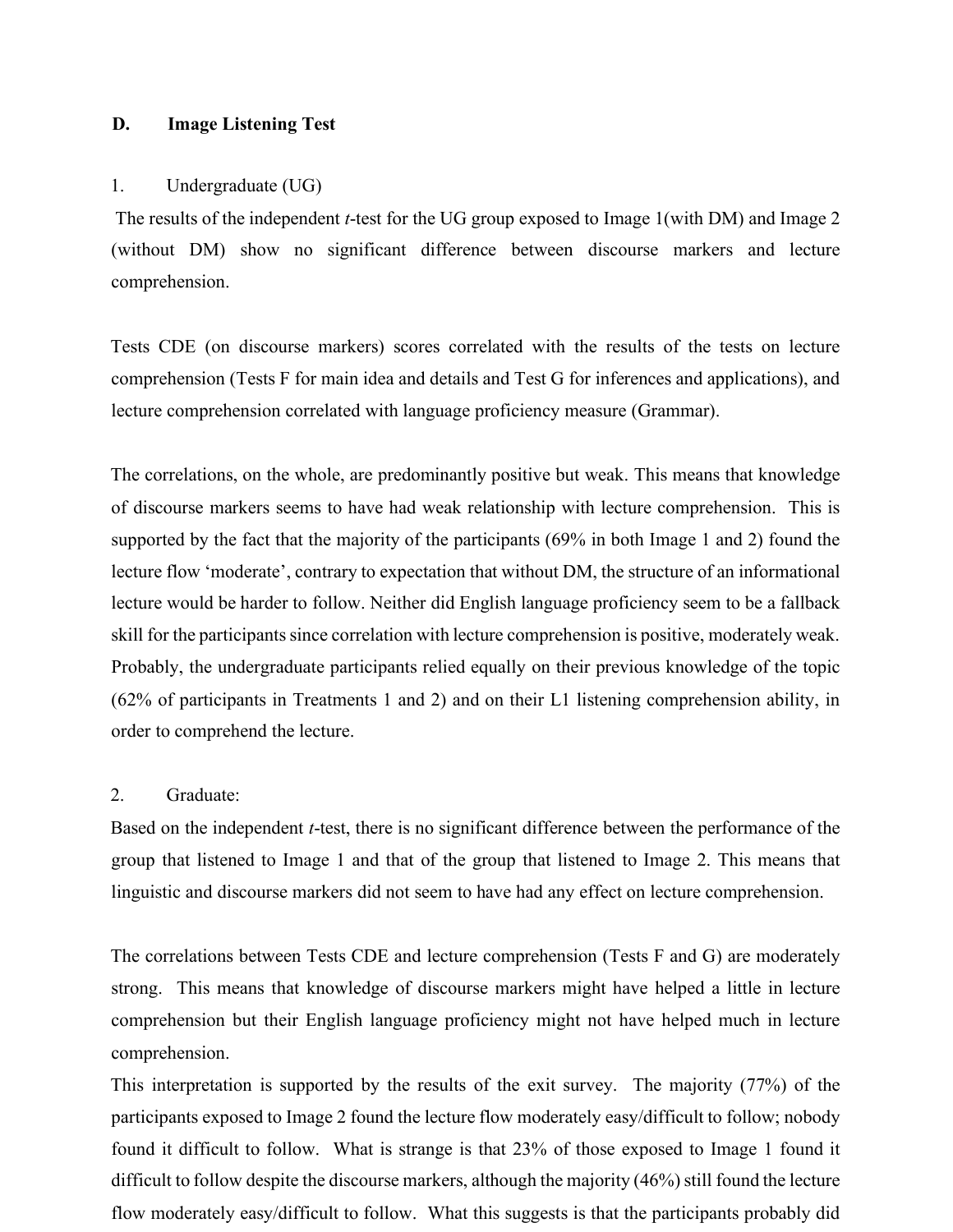not find discourse markers to have any facilitative effect at all. It is possible that the graduate participants relied on their previous knowledge of the topic to understand the lecture; the majority (69% of those exposed to Image 1 and 54% of those in Image 2) admitted to having it.

#### **4. Conclusions, Implications, Recommendations**

Overall, based on the independent *t*-test using CDE scores with and without discourse markers, only sampling UG group results were found to have a significant difference. However, when the independent t-test using mean F scores of groups with and without discourse markers were compared, only Force UG group showed a significant difference. This means that the majority of the ALC tests did not show that discourse markers had a significant impact on lecture comprehension, contrary to the findings of Chaudron and Richards (1986), Eslami and EslamiRasekh (2007), and Smit (2006).

The finding that DM did not seem to have a significant impact on lecture comprehension is not totally unexpected. The most probable explanation for the result is the very small sample size of the treatment groups – 12 or 13 per treatment group. Replication of the study on a much bigger scale is therefore recommended.

Also, it must be remembered that Filipinos, who constituted the majority of the participants in this study, are generally not taught how to listen to lectures, much less how to follow lectures in terms of discourse markers. Students in the Philippines are generally taught just to take down notes from a lecture. In other words, the participants in the study most probably focused strongly on content and not on the discourse markers in order to understand the lecture, relying more on their previous knowledge than discourse markers to understand the lecture. This observation might have been true also of the non-Filipino participants in the study. Chaudron and Richards (1986) observed that "non-native listeners have difficulty recognizing signals and markers of organization of information within lectures" (p. 115). This situation merits an enhancement of the study by having two sets of classes: a controlled class, which will be given a lecture on the value of discourse markers in academic listening, while another class will simply take the test without the benefit of a lecture on discourse markers. The aforementioned procedure will better delineate the effect of the knowledge of discourse markers on listening comprehension.

Another factor could be the content of the lecture listened to. Yagang (1993) found out that the nature of the message could affect the learners' listening skill. The listening materials might have included concepts and situations that are unfamiliar to some of the students, or may not have been aligned to their fields of interest. In such a situation, listening performance is affected by the listener's inability to predict what the speaker is going to say. According to Willis (1981, as cited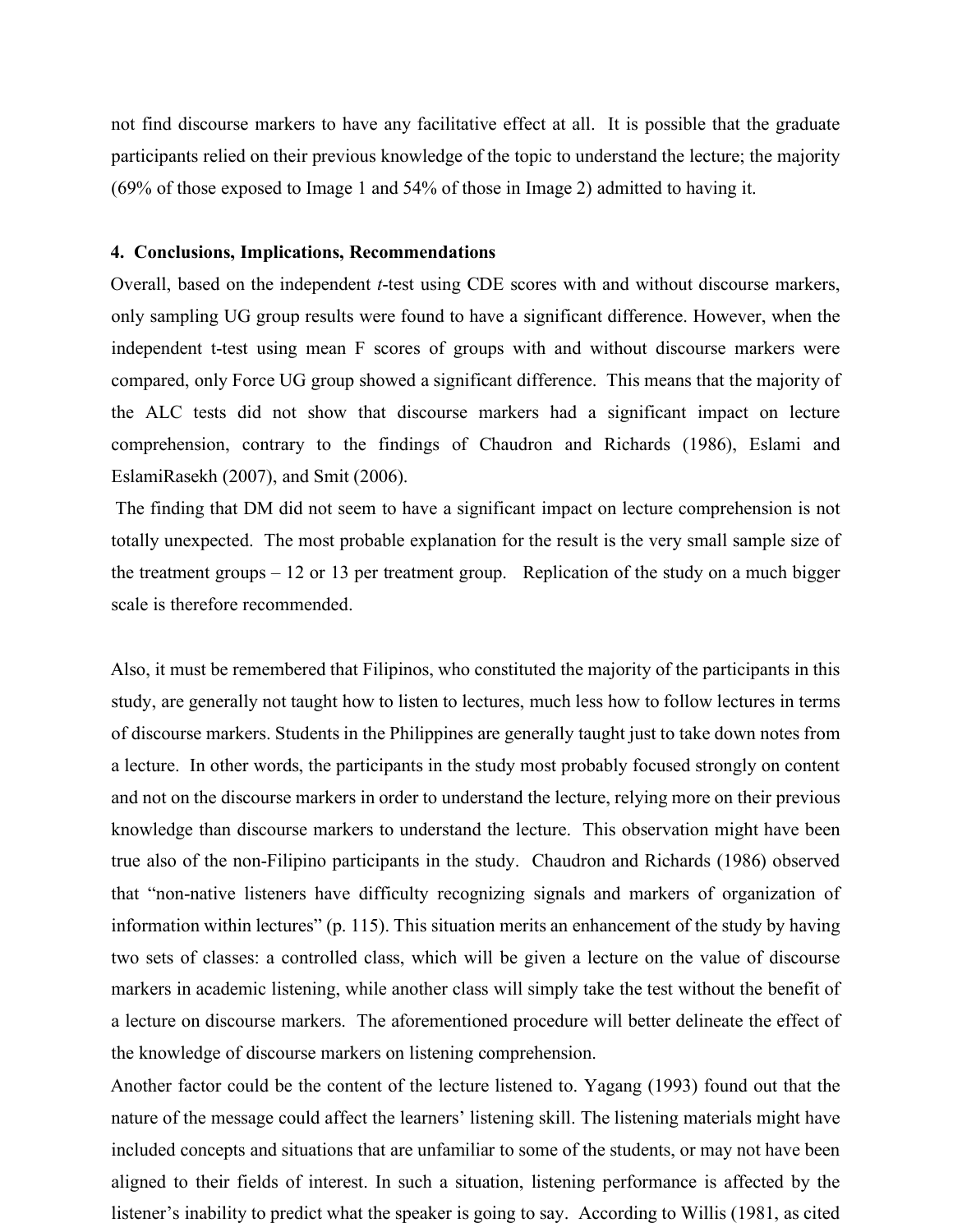in Yagang, 1993), the ability to predict what the speaker is going to say is part of a listener's "enabling skills."

The listener himself is another factor in the listening situation. His attitudes and personal traits can be barriers to effective listening. Lack of interest is likely to affect the participants' willingness to listen (Boco, 1999). In the study, the students' preferences regarding lecture topics were not solicited; they had no choice in the topic of the lecture. Thus, their attitudes and beliefs towards the topic could have caused differential levels of mental resistance or openness to the lectures. Biases in understanding the lecture could have affected listening competence.

The nature of the test itself could have affected the results. Listening to the options in a multiple choice test and remembering them could have been a challenge to some participants, especially as some items were phrased in too many words. Even if the participants were asked to take down notes, experience tells us that taking down notes while listening is oftentimes difficult, especially in content areas. If the multiple choice type of test is used in an ALC test, more careful wording of the options should be done to ensure that they are short and easy to remember. Lastly, the slowerthan-normal rate of lecture delivery adopted in the study is another probable explanatory factor. A slow rate of delivery was adopted in view of the EFL participants. Chaudron and Richards (1986), in their study which included the use of a baseline lecture version that was delivered at a slow rate, argue that "the lecture version was already slow enough for these learners to derive the most benefit possible from the pace of the lecture …" (p. 123). In view of this, a possible alternative in future studies is to have two sets of audiotaped lectures, one for ESL listeners and another for EFL. Other prosodic aspects, such as vocal quality, intonation, accent and pitch, pauses and hesitations in the delivery of the lecture, are also worth examining in future studies.

Academic listening of and by itself is a complex language area of research that is in a sense in its infancy; more intricate and more mysterious factor interactions must characterize academic listening in a second or foreign language. The pivotal role of language in lecture comprehension is revealed by the linguistic threshold hypothesis (LTH) which asserts that for successful reading or listening in a L2, a certain level of L2 linguistic ability must be achieved (Cziko,1980, in Vandergrift, 2006). This is also referred to as "the short circuit hypothesis" because L1 reading or listening ability is "short-circuited" if the reader/listener does not have an adequate level of language proficiency. Was lecture comprehension "short-circuited" by the language proficiency of the participants in this study? The strength of this explanatory factor in this study remains speculative because language proficiency was only measured in terms of grammar score. Future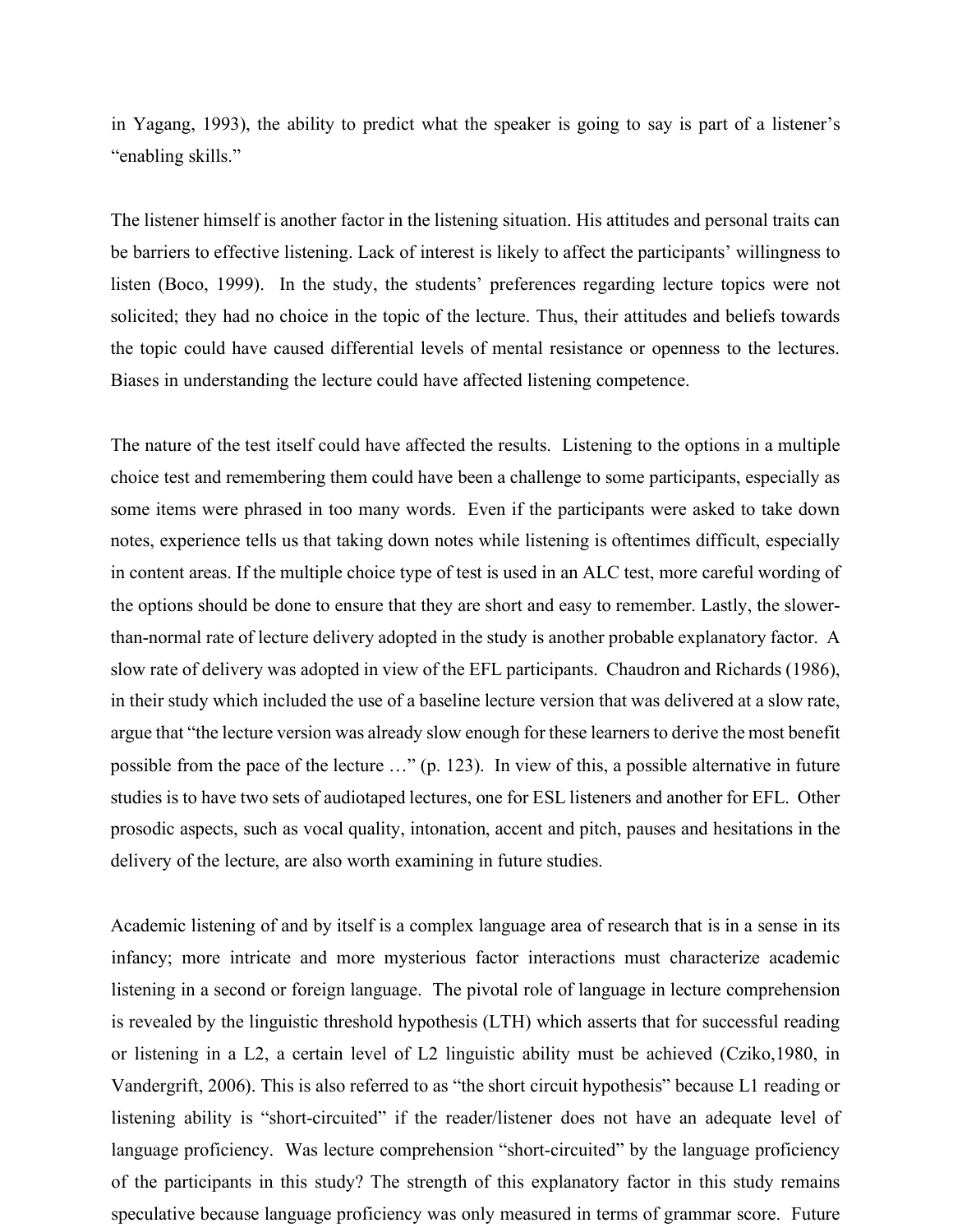ALC studies should consider other measures of language proficiency, especially as they apply to academic listening.

There is much to be done in the area of academic listening comprehension. The present exploratory study is just an initial step towards a fuller study of academic listening which is critical especially to tertiary level learning.

# **References**

- Allison, D. and Tauroza, S. (1996). The effect of discourse organization on lecture comprehension. *English for Specific Purposes, 14*(2), 157-173.
- Bejar, I, Douglas, D., Jamieson, J., Nissan, S. & Turner, J. (2000). TOEFL 2000 listening framework: A working paper. *TOEFL Monograph Series. Educational Testing Service*.
- Boco, L. (1999). *Competence in listening among speech and oral communication students of Misamis University*. Unpublished master's thesis, Misamis University, Misamis City.
- Chaudron, C. and Richards, J. (1986). The effect of discourse markers on the comprehension of lectures. *Applied Linguistics, 7*(2), 113-127.
- Eslami, Z. & Eslami-Rasekh, A. (2007). Discourse markers in academic lectures. *Asian EFL Journal, 9*(1), Retrieved September 3, 2007 from http:www.asian-efljournal.com/March2007-EBook.pdf.
- Flowerdew, J. (Ed.) (1994). *Academic listening: Research perspectives.* New York: Cambridge University Press.
- Goh, C. (2002). Teaching listening in the language classroom. *RELC Portfolio Series 4*. Singapore: SEAMEO Regional Language Centre.
- Harper, A. (1985). Academic listening comprehension: Does the sum of the parts make up the whole? *TESOL Quarterly, 19*(3), 609-612. Retrieved Sept. 8, 2007 from http://www.jstor.org/jstor/gifcvtdir/ap005054/00398322/ap060075
- Richards, J. (1983). Listening comprehension: Approach, design, procedure. *TESOL Quarterly, 17*(2), 219-240. Downloaded from http://www.jstor.org on Sept. 17, 2007.
- Rolfe, E. (1977). Developing a listening comprehension test. *English Teaching Forum, 15*(3), 7- 10.
- Smit, T. (2006). Listening comprehension in academic lectures: A focus on the role of discourse markers. Unpublished master's thesis, University of South Africa.
- Vandergrift, L. (2006). Second language listening: Listening ability or language proficiency? *The Modern Language Journal, 90,* 6-18.